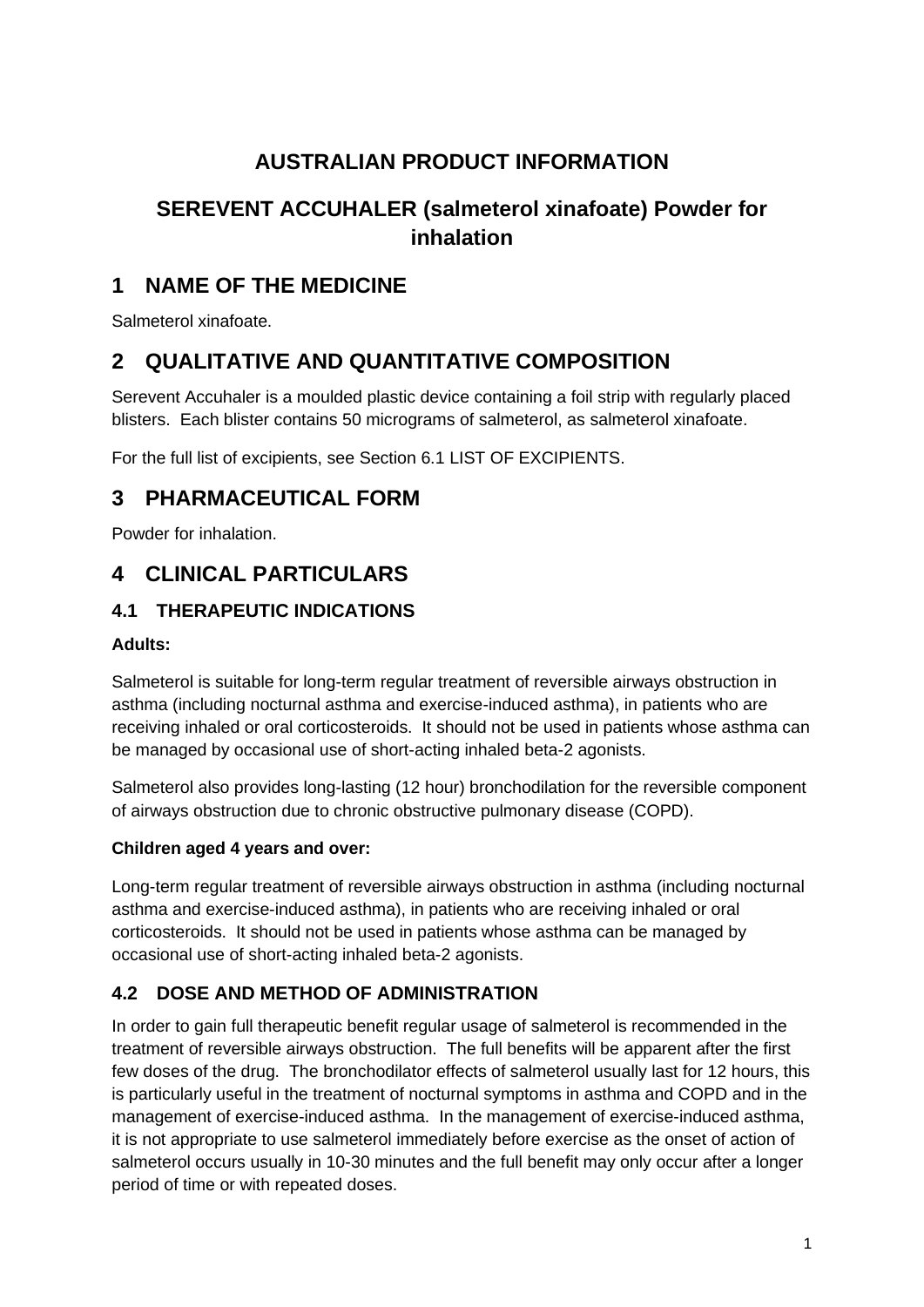With salmeterol therapy the requirement for other symptomatic bronchodilator therapy is usually reduced and can sometimes be stopped. If symptoms persist, patients should take a short-acting inhaled beta-2 agonist (eg salbutamol) for relief but this need is usually an indication that control of their airways obstruction is suboptimal and that further treatment should be considered. This may involve treatment with other medications or increased doses of current medications.

As there may be adverse effects associated with excessive dosing, the dosage or frequency of administration should only be increased on medical advice. Patients should be instructed not to take additional doses of salmeterol to treat symptoms arising between the regular dosing intervals but to take a short-acting inhaled beta-2 agonist.

Refer to Section 2 QUALITATIVE AND QUANTITATIVE COMPOSITION for further information.

### **ADULTS:**

SEREVENT Accuhaler is administered by the inhaled route only.

The usual dose for asthma and COPD is one inhalation (50 micrograms of salmeterol) twice daily.

In asthma patients with more severe airways obstruction, up to 2 inhalations  $(2 \times 50)$ micrograms of salmeterol) twice daily may be required.

#### **Children aged 4 years and over:**

**Accuhaler:** One inhalation (50 micrograms of salmeterol) twice daily.

There are insufficient clinical data at present to recommend the use of salmeterol in children under 4 years of age. Data from controlled clinical trials beyond 12 months are limited.

**Elderly:** There is no need to adjust the dose in the elderly.

**Impaired Renal Function:** In patients with impaired renal function there is no need to adiust the dose.

## **4.3 CONTRAINDICATIONS**

Hypersensitivity to any ingredient of the preparation (see Section 2 QUALITATIVE AND QUANTITATIVE COMPOSITION).

## **4.4 SPECIAL WARNINGS AND PRECAUTIONS FOR USE**

The management of asthma should normally follow a stepwise programme, and patient response should be monitored clinically and by lung function tests.

#### **Corticosteroids:**

Salmeterol is not a replacement for oral or inhaled corticosteroids. Its use is complementary to them. Patients must be warned not to stop steroid therapy and not to reduce it, without medical advice even if they feel better on salmeterol. Any change in corticosteroid dosage should be made ONLY after clinical evaluation.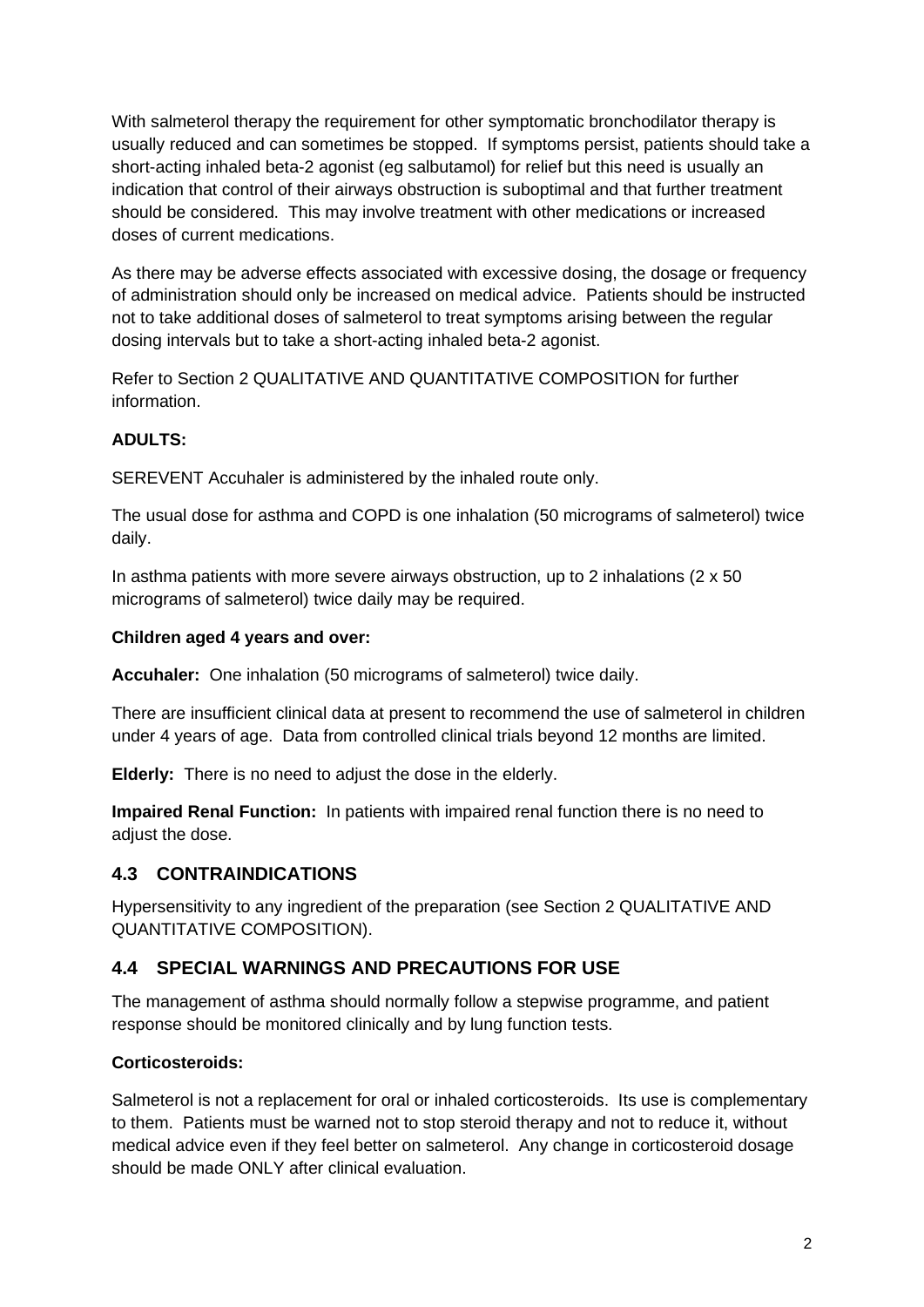**Salmeterol is not a substitute for inhaled or oral corticosteroids. When salmeterol treatment is initiated in patients with asthma or COPD, corticosteroids should not be stopped or reduced.**

**In asthma patients not already receiving anti-inflammatory therapy, this should be initiated when starting salmeterol.**

#### **Acute symptoms:**

Salmeterol is not designed to relieve acute asthmatic symptoms, for which an inhaled shortacting bronchodilator (eg salbutamol) is required. Patients should be advised to have such rescue medication available. Salmeterol should not be initiated in patients with significantly worsening or acutely deteriorating asthma.

**Salmeterol should not be used to treat acute symptoms of asthma. It is crucial to inform patients of this and prescribe a short-acting inhaled beta-2 agonist for this purpose and to warn them that increasing inhaled beta-2 agonist use is a signal of deteriorating asthma or COPD.**

> As salmeterol has a slower onset of action, a faster acting beta-2 agonist should be used when rapid bronchodilator action is required.

#### **Deterioration:**

Sudden and progressive deterioration in asthma control is potentially life-threatening and consideration should be given to starting or increasing corticosteroid therapy. In patients at risk, daily peak flow monitoring may be instituted. Increasing use of bronchodilators, in particular short-acting inhaled beta-agonists to relieve symptoms, indicates deterioration of asthma control. If patients find that short-acting relief bronchodilator treatment becomes less effective or they need more inhalations than usual, medical attention must be sought. In this situation, patients should be reassessed and consideration given to the need for increased anti-inflammatory therapy (eg higher doses of inhaled corticosteroids or a course of oral corticosteroids). Severe exacerbations of asthma must be treated in the normal way with nebulised or parenteral bronchodilators and parenteral corticosteroids, together with other supportive measures. Patients should be advised to have such rescue medication available.

**Salmeterol should not be initiated in patients with unstable or acutely deteriorating asthma, which may be a life-threatening condition. Serious acute respiratory events, including fatalities, have been reported when salmeterol has been initiated in this situation. Although it is not possible from these reports to determine whether salmeterol contributed to these adverse events or failed to relieve the deteriorating asthma, the use of salmeterol in this setting is inappropriate.**

It was observed in a drug interaction study that concomitant use of systemic ketoconazole increases exposure to salmeterol. This may lead to prolongation in the QTc interval. Due to the potential increased risk of cardiovascular adverse events, the concomitant use of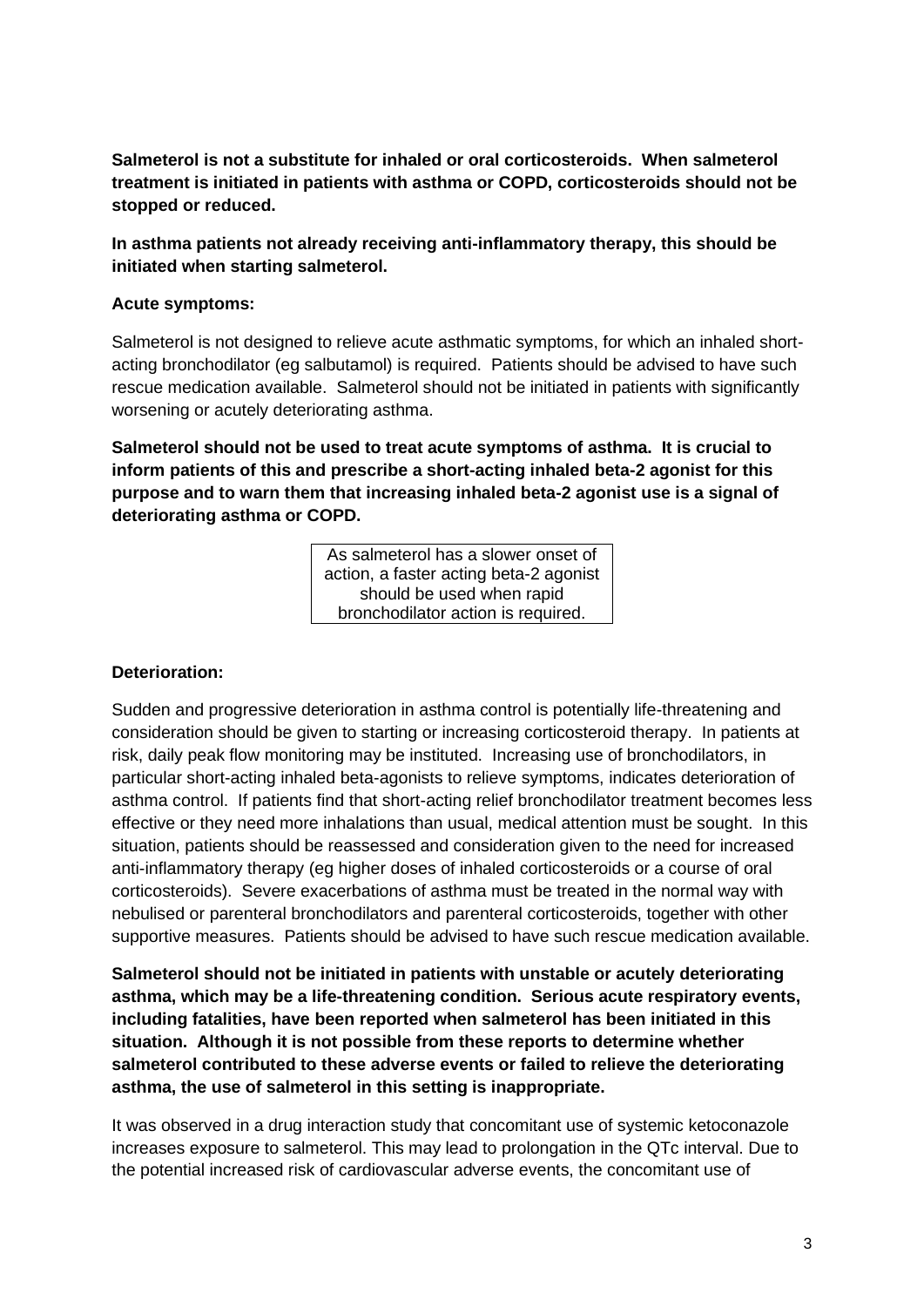salmeterol with strong CYP3A4 inhibitors (e.g. ketoconazole, atazanavir, ritonavir, clarithromycin, indinavir, itraconazole, nefazodone, nelfinavir, saquinavir) is not recommended (see Section 4.5 INTERACTIONS WITH OTHER MEDICINES AND OTHER FORMS OF INTERACTIONS and Section 5.2 PHARMACOKINETIC PROPERTIES).

There have been very rare reports of increases in blood glucose levels (see Section 4.8 ADVERSE EFFECTS (UNDESIRABLE EFFECTS)) and this should be considered when prescribing to patients with a history of diabetes mellitus.

Salmeterol should be administered with caution in patients with thyrotoxicosis.

As with other inhalation therapy, paradoxical bronchospasm may occur with an immediate increase in wheezing after dosing. If that happens, a short-acting inhaled bronchodilator should be given immediately. SEREVENT should be discontinued and alternative therapy instituted (See Section 4.8 ADVERSE EFFECTS (UNDESIRABLE EFFECTS)).

The pharmacological side-effects of beta-2 agonist treatment, such as tremor, subjective palpitations and headache have been reported, but tend to be transient and may reduce with regular therapy (See Section 4.8 ADVERSE EFFECTS (UNDESIRABLE EFFECTS)).

Cardiovascular effects, such as increases in systolic blood pressure and heart rate, may occasionally be seen with all sympathomimetic drugs, especially at higher than therapeutic doses. For this reason, salmeterol should be used with caution in patients with pre-existing cardiovascular disease.

A transient decrease in serum potassium may occur with all sympathomimetic drugs at higher therapeutic doses. Therefore, salmeterol should be used with caution in patients predisposed to low levels of serum potassium

#### **Use in the elderly**

There is no need to adjust the dose in the elderly.

#### **Paediatric use**

There are insufficient clinical data at present to recommend the use of salmeterol in children under 4 years of age.

#### **Effects on laboratory tests**

No data available.

## **4.5 INTERACTIONS WITH OTHER MEDICINES AND OTHER FORMS OF INTERACTIONS**

Both non-selective and selective beta-blockers should be avoided in patients with reversible obstructive airways disease, unless there are compelling reasons for their use.

Co-administration of ketoconazole and salmeterol resulted in a significant increase in plasma salmeterol exposure (1.4-fold Cmax and 15-fold AUC). This increase in plasma salmeterol may cause a prolongation of QTc interval. (see Section 4.4 SPECIAL WARNINGS AND PRECAUTIONS FOR USE and Section 5.2 PHARMACOKINETIC PROPERTIES).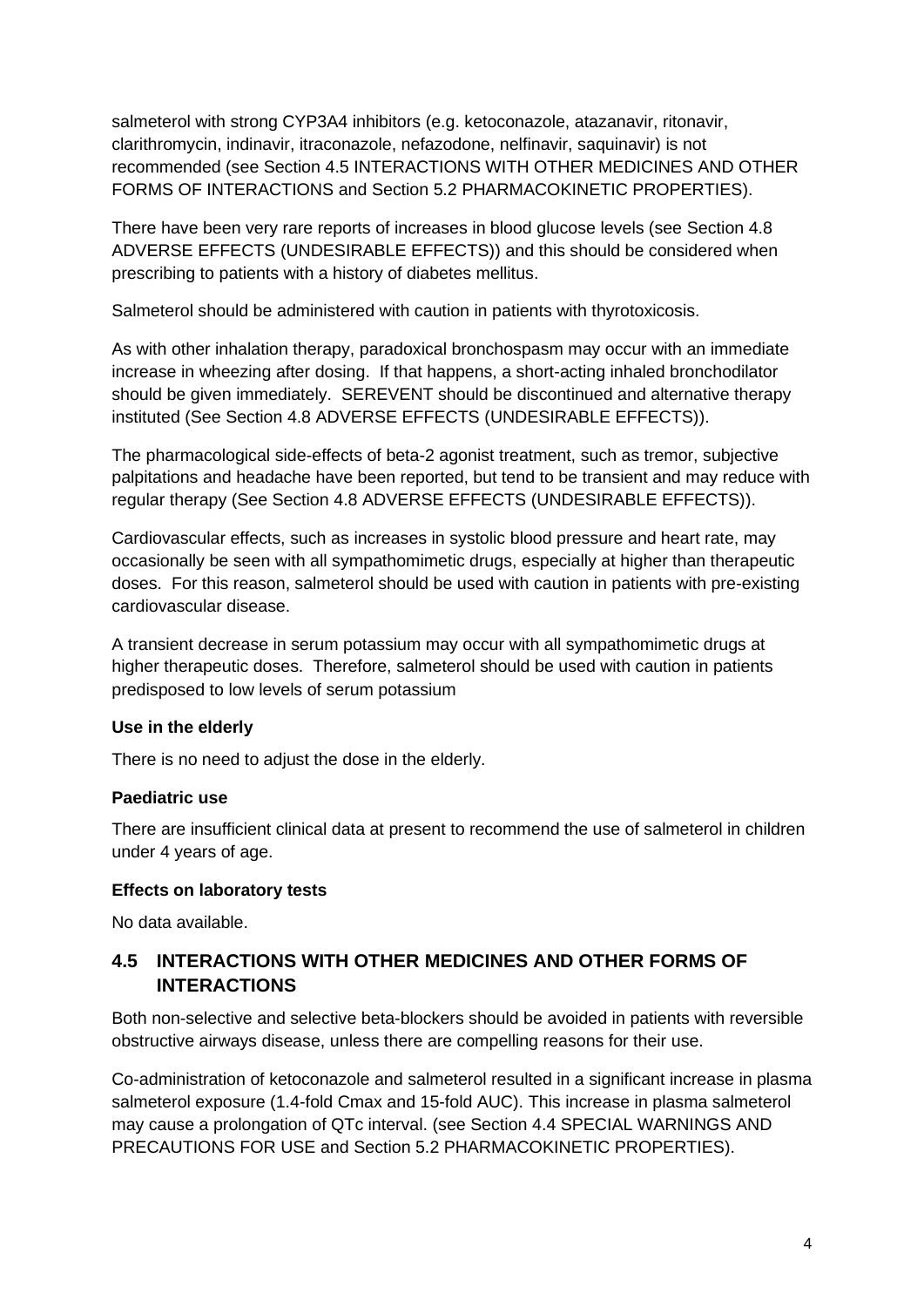## **4.6 FERTILITY, PREGNANCY AND LACTATION**

#### **Effects on fertility**

No data available.

#### **Use in pregnancy**

### **(Pregnancy Category B3)**

There are no adequate and well-controlled studies of salmeterol in pregnant women. The effect of salmeterol on human pregnancy is unknown. As with any medicine, use during pregnancy should be considered only if the expected benefit to the mother is greater than any possible risk to the foetus.

Studies in rats showed slight retardation of ossification and prolongation of gestation at oral doses above 0.5 mg/kg/day. In rabbits, cleft palate and other fetal abnormalities were observed at maternal doses above 0.6 mg/kg/day. These effects are similar to those observed with some other beta-2 agonists, and occurred at maternal plasma levels substantially higher than those that occur with therapeutic use. Extensive experience with other beta-2 agonists has provided no evidence that such effects are relevant for women receiving clinical doses.

### **Use in lactation**

Plasma levels of salmeterol after inhaled therapeutic doses are negligible and therefore levels in milk should be correspondingly low. Nevertheless as there is no experience of the use of salmeterol in nursing mothers its use in such circumstances should only be considered if the expected benefit to the mother is greater than any possible risk to the infant.

Studies in lactating animals support the view that salmeterol is likely to be secreted in only very small amounts into breast milk.

## **4.7 EFFECTS ON ABILITY TO DRIVE AND USE MACHINES**

The effects of this medicine on a person's ability to drive and use machines were not assessed as part of its registration.

## **4.8 ADVERSE EFFECTS (UNDESIRABLE EFFECTS)**

Adverse events are listed below by system organ class and frequency. Frequencies are defined as: common ( $\geq$ 1/100 to <1/10), uncommon ( $\geq$ 1/1000 to <1/100), and very rare  $\left($  <1/10,000) including isolated reports. Common and uncommon events were generally determined from clinical trial data. The incidence of placebo was not taken into account. Very rare events were generally determined from post-marketing spontaneous data.

The following frequencies are estimated at the standard dose of 50 mcg twice daily. Frequencies at the higher dose of 100 mcg twice daily have also been taken to account where appropriate.

#### **Immune system disorders**

Hypersensitivity Reactions: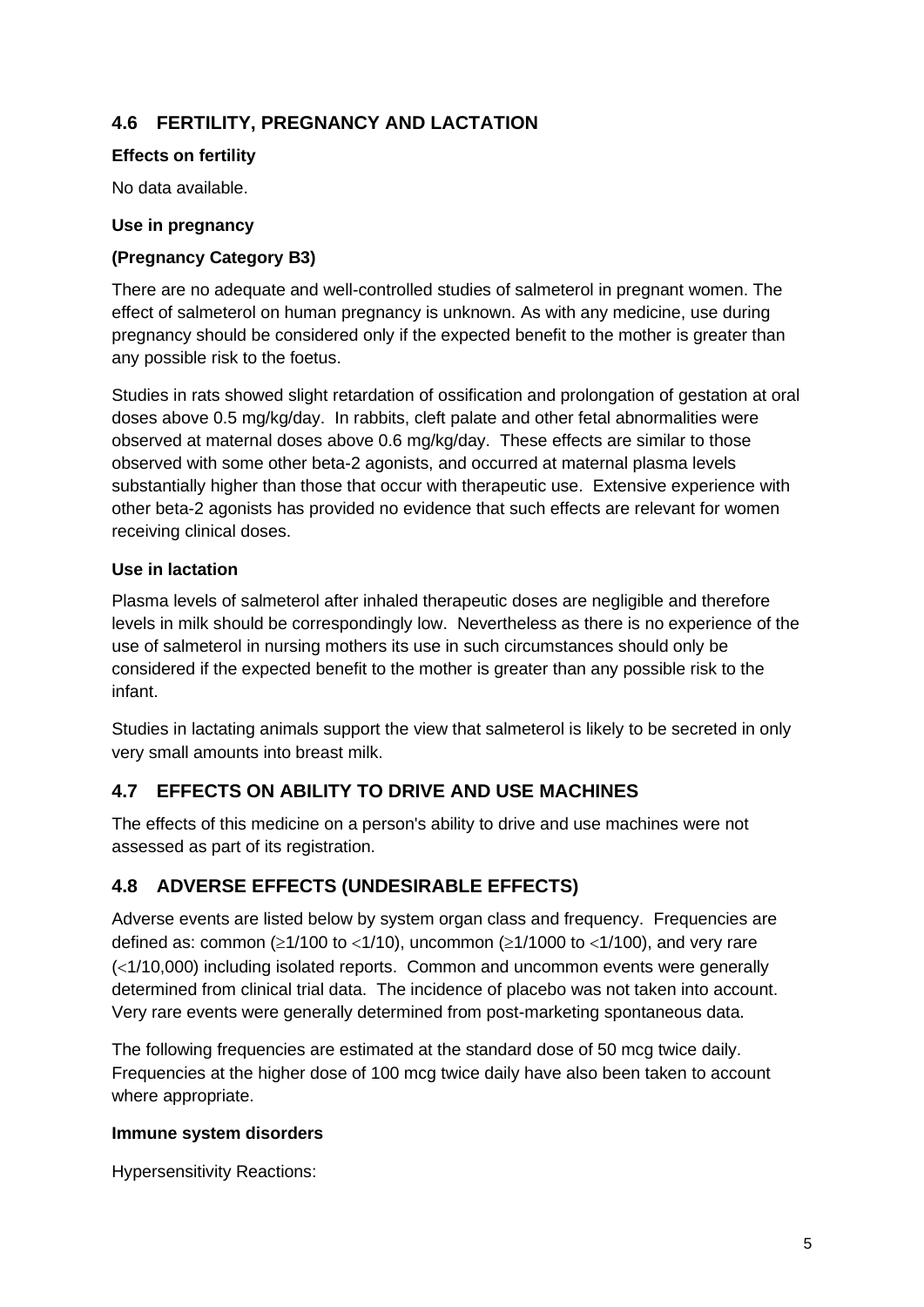Uncommon: Rash.

Very rare: Anaphylactic reactions including oedema and angioedema, bronchospasm and anaphylactic shock.

#### **Metabolism and nutrition disorders**

Very rare: Hyperglycaemia.

#### **Nervous system disorders**

Common: Tremor and headache (See Section 4.4 SPECIAL WARNINGS AND PRECAUTIONS FOR USE)

The pharmacological side-effects of beta-2 agonist treatment, such as tremor and headache have been reported, but tend to be transient and may reduce with regular therapy. Tremor occurs more commonly when administered at doses higher than 50 mcg twice daily.

#### **Cardiac disorders**

Common: Palpitations (See Section 4.4 SPECIAL WARNINGS AND PRECAUTIONS FOR USE).

Uncommon: Tachycardia.

Tachycardia occurs more commonly when administered at doses higher than 50 mcg twice daily.

Very rare: Cardiac arrhythmias including atrial fibrillation, supraventricular tachycardia and extrasystoles.

Peripheral vasodilation and a compensatory small increase in heart rate may occur in some patients.

#### **Respiratory, thoracic and mediastinal disorders**

Very rare: Oropharyngeal irritation and paradoxical bronchospasm (See Section 4.4 SPECIAL WARNINGS AND PRECAUTIONS FOR USE).

#### **Musculoskeletal and connective tissue disorders**

Common: Muscle cramps.

Very rare: Arthralgia.

#### **Reporting suspected adverse effects**

Reporting suspected adverse reactions after registration of the medicinal product is important. It allows continued monitoring of the benefit-risk balance of the medicinal product. Healthcare professionals are asked to report any suspected adverse reactions at [www.tga.gov.au/reporting-problems.](http://www.tga.gov.au/reporting-problems)

#### **4.9 OVERDOSE**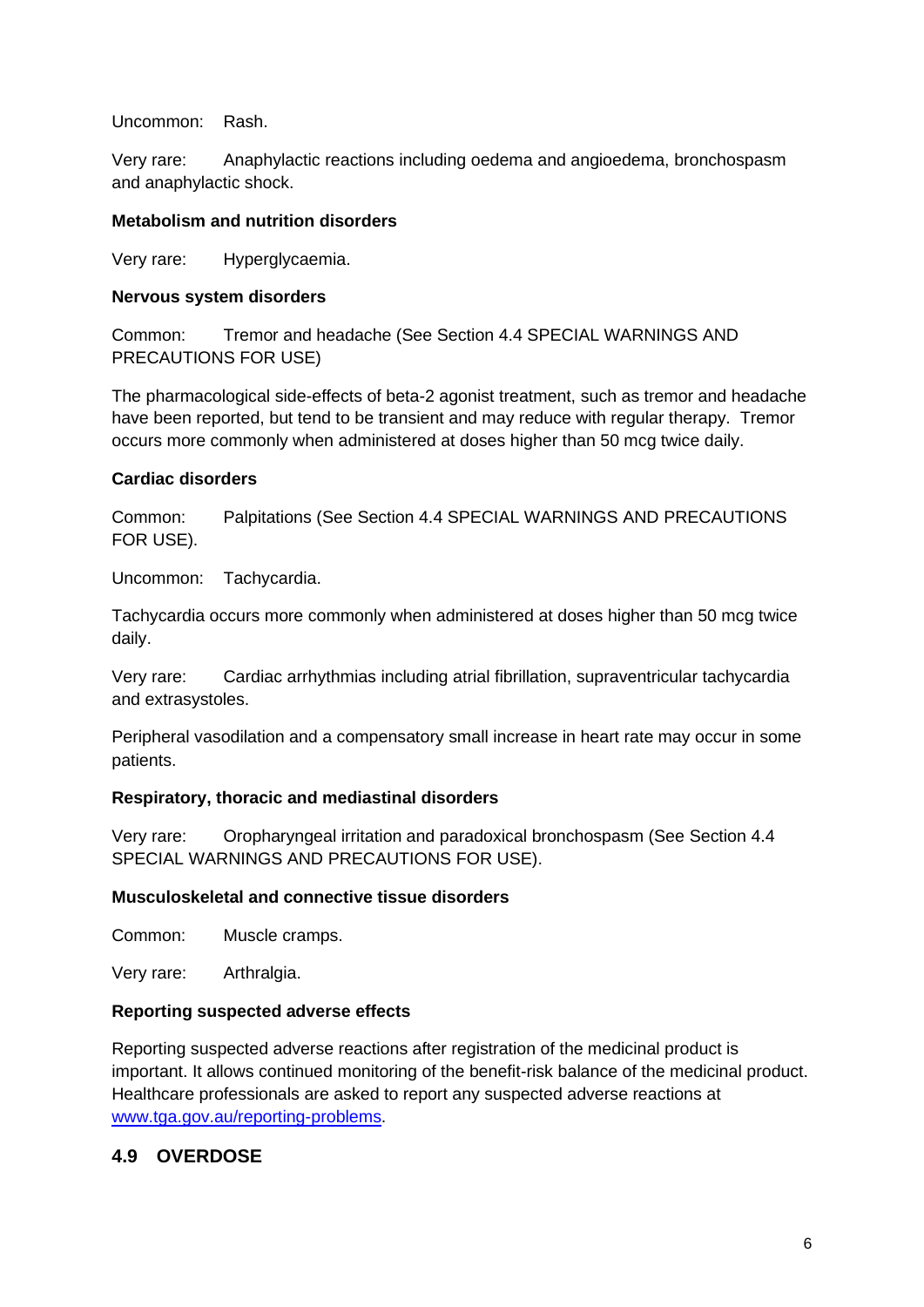The expected symptoms and signs of salmeterol overdosage are those typical of excessive beta<sub>2</sub>-adrenergic stimulation, including tremor, headache, tachycardia, increases in systolic blood pressure, hypokalaemia and raised blood glucose levels.

If overdose occurs, the patient should be treated supportively with appropriate monitoring as necessary. Further management should be as clinically indicated or as recommended by the Poison Information Centre.

For information on the management of overdose, contact the Poisons Information Centre on 13 11 26 (Australia).

# **5 PHARMACOLOGICAL PROPERTIES**

## **5.1 PHARMACODYNAMIC PROPERTIES**

## **Mechanism of action**

Mode of Action: Salmeterol belongs to a new class of selective long-acting beta-2 adrenoceptor agonists and at dosages of less than 100 microgram twice daily has little measurable cardiovascular effect. Salmeterol xinafoate is a racemate, the R-enantiomer being active.

The pharmacological properties of salmeterol offer a slower onset of action, but more effective protection against histamine-induced bronchoconstriction and a longer duration of bronchodilation (lasting for approximately 12 hours) than recommended doses of conventional short-acting beta-2 agonists. The onset of effective bronchodilation (> 15% improvement in  $FEV<sub>1</sub>$ ) occurs within 10 to 30 minutes and peak effect occurs between 3 to 4 hours.

*In vitro* tests have shown salmeterol is a potent and long-lasting inhibitor of the release, from human lung fragments, of mast cell mediators, such as histamine, leukotrienes and prostaglandin D2. In one study in man, salmeterol inhibits the early and late phase response to inhaled allergen; the latter persisting for over 30 hours after a single dose when the bronchodilator effect is no longer evident. Single dosing with salmeterol attenuates bronchial hyperresponsiveness. These properties indicate that salmeterol has additional non-bronchodilator activity, but the full clinical significance is not yet clear. The mechanism is different from the anti-inflammatory effect of corticosteroids, which should not be stopped or reduced when salmeterol is prescribed

## **Clinical trials**

## **Asthma**

Adults: Approximately 2500 adults with mild to severe asthma were treated with salmeterol in randomised, double blind studies in the clinical trial program.

667 adults with mild to moderate asthma (PEF or FEV<sub>1</sub> 60-90%, and reversibility >15%) were entered in a 3 month, pivotal study. Compared to patients who received salbutamol 200 micrograms four times daily (qid), patients on salmeterol 50 micrograms twice daily (bd, n=334) had significantly improved morning PEF (differences of 31 to 36 L/min) and evening PEF (differences of 9 to 14 L/min). Symptom scores and the requirement for "rescue"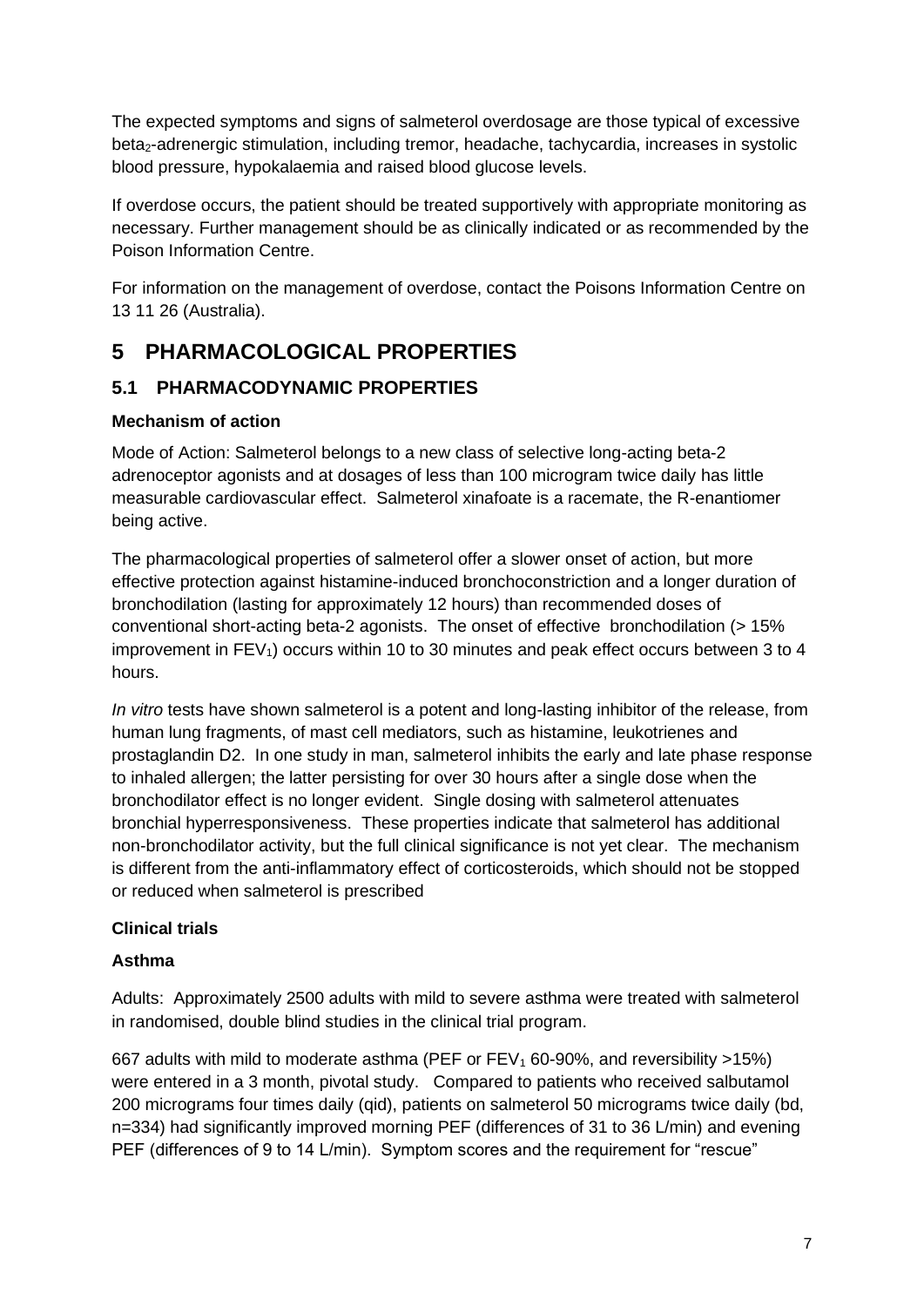bronchodilator medication were also significantly reduced from the first week of treatment onwards.

Similar results were seen in a study comparing salmeterol 50 micrograms bd with salbutamol 400 micrograms qid using dry powder inhalers.

In 2 separate studies, salmeterol 50 micrograms bd also proved more effective than inhaled salbutamol taken on an "as required" basis.

In patients with moderate to severe asthma  $(n=283, FEV<sub>1</sub>$  or PEF $<50\%$  of predicted normal value, with  $FEV_1$  reversibility  $> 15\%$ ), salmeterol 100 micrograms bd produced significant improvement in morning and evening PEF over salmeterol 50 microgram bd. The higher dose also improved daytime symptoms and reduced bronchodilator use significantly more than 50 micrograms bd. Other symptoms were equally well controlled on 50 micrograms bd.

In all these studies, salmeterol improved nocturnal asthma measures such as number of nocturnal awakenings, and percentage of nights with no awakenings.

Children: 831 children with asthma, aged 4 to 16, were entered in a total of 8 clinical trials. On entry, they had  $FEV_1 > 60\%$  or PEF diurnal variation  $> 15\%$ , with  $> 15\%$  reversibility in FEV<sub>1</sub> or PEF.

Salmeterol 50 micrograms bd significantly improved lung function (morning PEF +17L/min; evening PEF +24L/min), and reduced daytime symptoms, compared to placebo with p.r.n. salbutamol.

Compared to salbutamol 200 microgram bd, salmeterol 50 microgram bd achieved significantly greater asthma control with respect to morning and evening PEF (+14L/min and +17L/min respectively with dry powder inhaler, and +9L/min and +8L/min respectively with the metered dose inhaler).

Salmeterol 50 micrograms bd protected against exercise-induced bronchoconstriction for at least 9 hours in children and 12 hours in adults.

The studies in both adult and paediatric patients showed that improvements in lung function were sustained over a 12-month period.

SEREVENT Inhaler and Accuhaler were demonstrated to be clinically equivalent.

#### **COPD**

In 3 randomised double-blind studies, a total of 542 adult patients were treated with salmeterol. Two doses of salmeterol were compared against placebo. At entry, patients had between 5-15% airway reversibility,  $FEV_1 < 70%$ , and were either current or past smokers. They were either diagnosed as COPD, or had symptoms (cough/sputum) for  $>$  3 months a year in 2 consecutive years.

Over a 16 week treatment period, compared to placebo, 447 patients on salmeterol 50 micrograms bd had significantly improved median symptom scores during the day and night, increased number of symptom-free nights, reduced use of bronchodilator rescue medication, and improved  $FEV<sub>1</sub>$  and  $FVC$ . Salbutamol was available as rescue medication in all groups.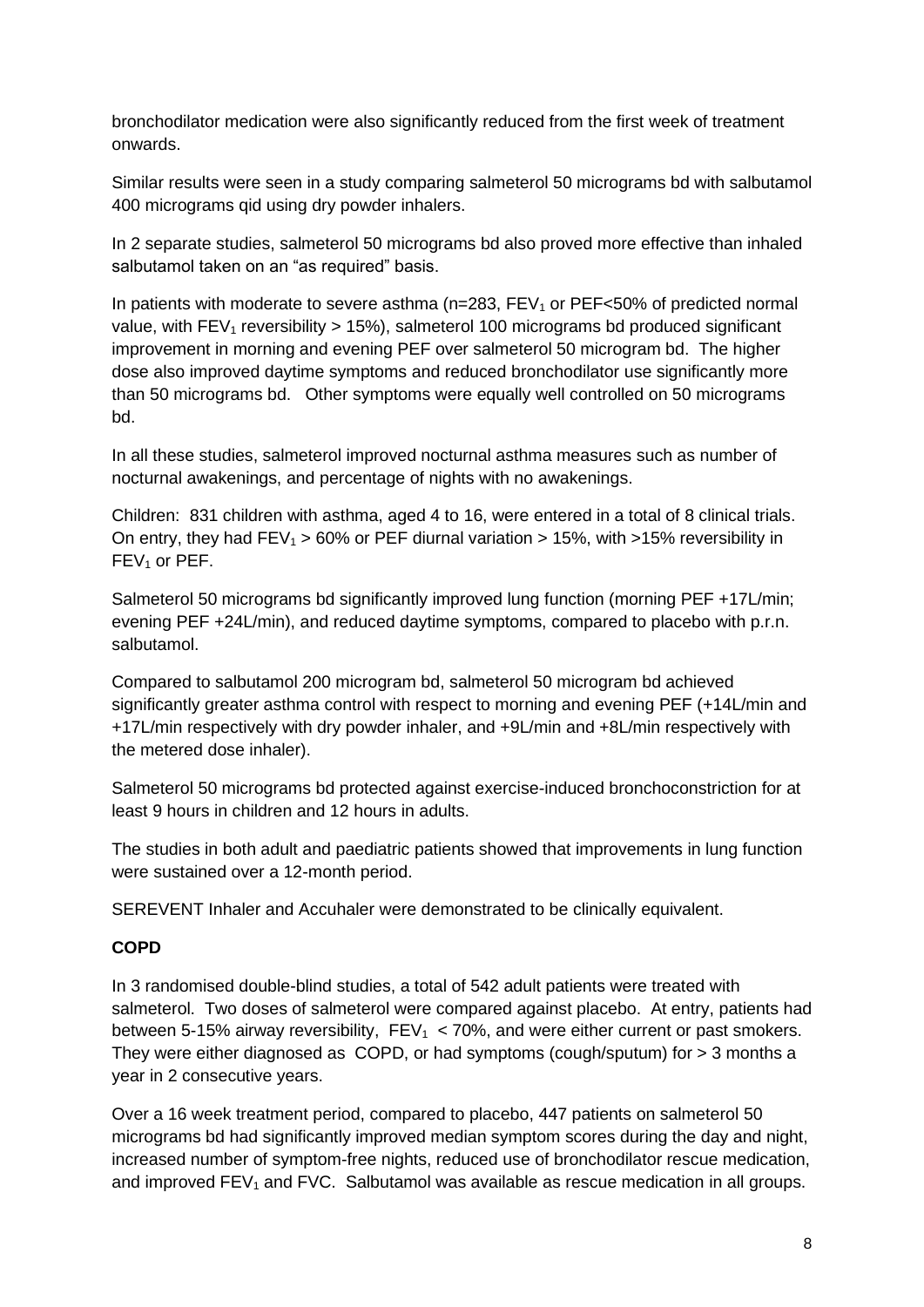No significant treatment differences were seen in exacerbation rates or sputum production. No significant treatment differences were detected with respect to distance walked in a 6 minute period; however, the patients experienced significantly less breathlessness (Borg scale). A similar result was seen in a separate study on the effect of treatment on exercise capacity.

In the 16 week study, the improvements produced by salmeterol 50 micrograms bd resulted in significant quality of life gains for COPD patients. Both investigators' and patients' assessment of effectiveness consistently favoured salmeterol 50 micrograms bd over placebo.

The incidence of drug-related adverse events was similar for placebo and salmeterol 50 micrograms bd. There is no experience with salmeterol in COPD patients beyond 16 weeks.

### **Post-Market Safety Study**

Data from a large US study that compared the safety of salmeterol inhaler 50 micrograms twice daily or placebo added to usual asthma therapy showed no difference between treatments for the primary endpoint which was serious respiratory-related episodes or serious asthma-related episodes (including deaths). However, when asthma-related deaths were analysed alone, there was a small but significant increase in patients receiving salmeterol versus those on placebo (13 out of 13,176 vs 3 out of 13,179 over 28 weeks). In this study the overall death rate was lower than expected, hence it is not clear if any differences seen were due to treatment or other confounding factors. Subgroup analyses revealed no significant difference in respiratory or asthma-related episodes in Caucasian patients, but the data suggest the risk for respiratory-related episodes (20 vs. 5), asthmarelated episodes (19 vs. 4) and asthma-related death (7 vs. 1) may be greater for African American patients treated with salmeterol (n=2,366) compared to those treated with placebo (n=2,319). Patients on salmeterol who did not receive inhaled corticosteroids as part of their usual therapy at the start of the study experienced a greater number of asthma-related deaths compared to those taking placebo (9 out of 7,049 vs. 0 out of 7,041). There were no significant differences between the salmeterol and placebo treatment groups among patients who were receiving inhaled corticosteroids at the start of the study.

## **5.2 PHARMACOKINETIC PROPERTIES**

Salmeterol acts locally in the lung therefore plasma levels are not predictive of therapeutic effect. In addition there are only limited data available on the pharmacokinetics of salmeterol because of the technical difficulty of assaying very low plasma concentrations (approximately 200 pg/mL or less) of the drug after inhaled dosing.

Following administration, salmeterol xinafoate is extensively bound (95-98%) to plasma proteins. Elimination of radioactivity from plasma following oral administration of radiolabelled salmeterol xinafoate is slow (mean  $t_{\gamma}$  is 67 hours). Excretion is predominantly through the faeces and to a lesser extent urine. Aliphatic hydroxylation appears to be the major route of metabolism in humans.

After regular dosing with salmeterol xinafoate, the xinafoate moiety, hydroxynaphthoic acid, can be detected in the systemic circulation, reaching steady state concentrations of approximately 100 ng/mL. These concentrations are up to 1000-fold lower than steady state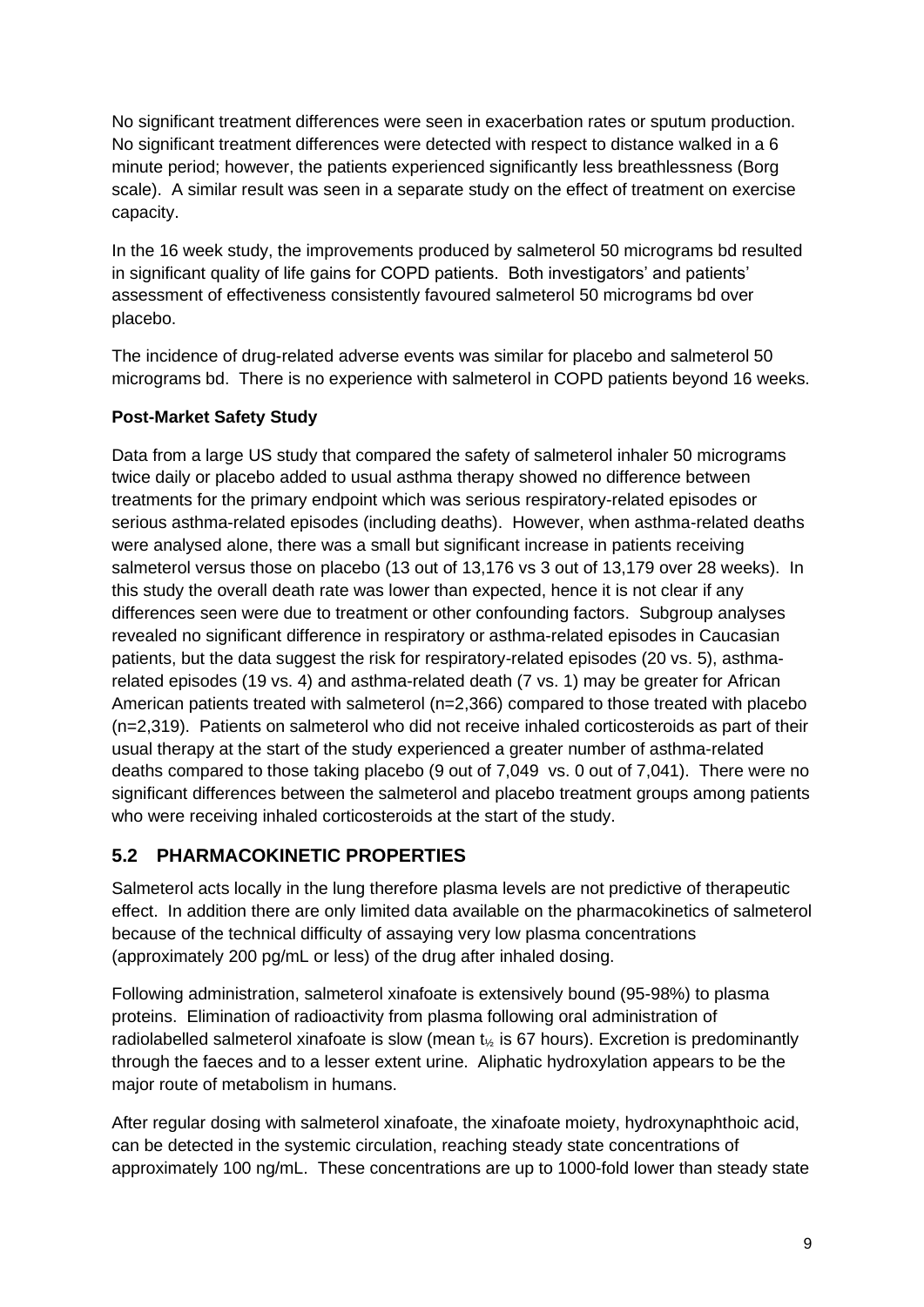levels observed in toxicity studies and in longer-term regular dosing (more than 12 months) trials in patients with airways obstruction, there have not been adverse effects attributable to hydroxynaphthoic acid reported.

In a placebo-controlled, crossover drug interaction study in 20 healthy subjects, coadministration of salmeterol (50 mcg twice daily inhaled) and the CYP3A4 inhibitor ketoconazole (400 mg once daily orally) for 7 days resulted in a significant increase in plasma salmeterol exposure (1.4-fold Cmax and 15-fold AUC). There was no increase in salmeterol accumulation with repeat dosing. Three subjects were withdrawn from salmeterol and ketoconazole co-administration due to QTc prolongation or palpitations with sinus tachycardia. The increase in the QTc interval observed with the co-administration of salmeterol and ketoconazole compared with salmeterol and placebo administration was not statistically significant. There were no clinically significant effects seen in heart rate or blood potassium levels, which were the primary endpoints of the study (see Section 4.4 SPECIAL WARNINGS AND PRECAUTIONS FOR USE and Section 4.5 INTERACTIONS WITH OTHER MEDICINES AND OTHER FORMS OF INTERACTIONS).

## **Metabolism**

Aliphatic hydroxylation appears to be the major route of metabolism in humans.

### **Excretion**

Excretion is predominantly through the faeces and to a lesser extent urine.

## **5.3 PRECLINICAL SAFETY DATA**

#### **Genotoxicity**

No data available.

#### **Carcinogenicity**

Oral administration of salmeterol xinafoate to mice at 0.2, 1.4 or 10 mg/kg/day for 18 months resulted in the development of smooth muscle tumours (leiomyomas and possibly leiomyosarcomas) in the uterus. In rats, combined oral/inhalational administration for 24 months at total dose levels of 0.2, 0.7 and 2.6 mg/kg/day resulted in leiomyomas in the suspensory ligament of the ovaries, as well as an increased incidence of benign pituitary tumours. The smooth muscle tumours in both species are thought to result from chronic stimulation of beta-adrenoceptors in these tissues, whereas the mechanism involved in the development of the pituitary tumours is unknown.

# **6 PHARMACEUTICAL PARTICULARS**

## **6.1 LIST OF EXCIPIENTS**

Lactose monohydrate (which contains milk protein).

## **6.2 INCOMPATIBILITIES**

Incompatibilities were either not assessed or not identified as part of the registration of this medicine.

## **6.3 SHELF LIFE**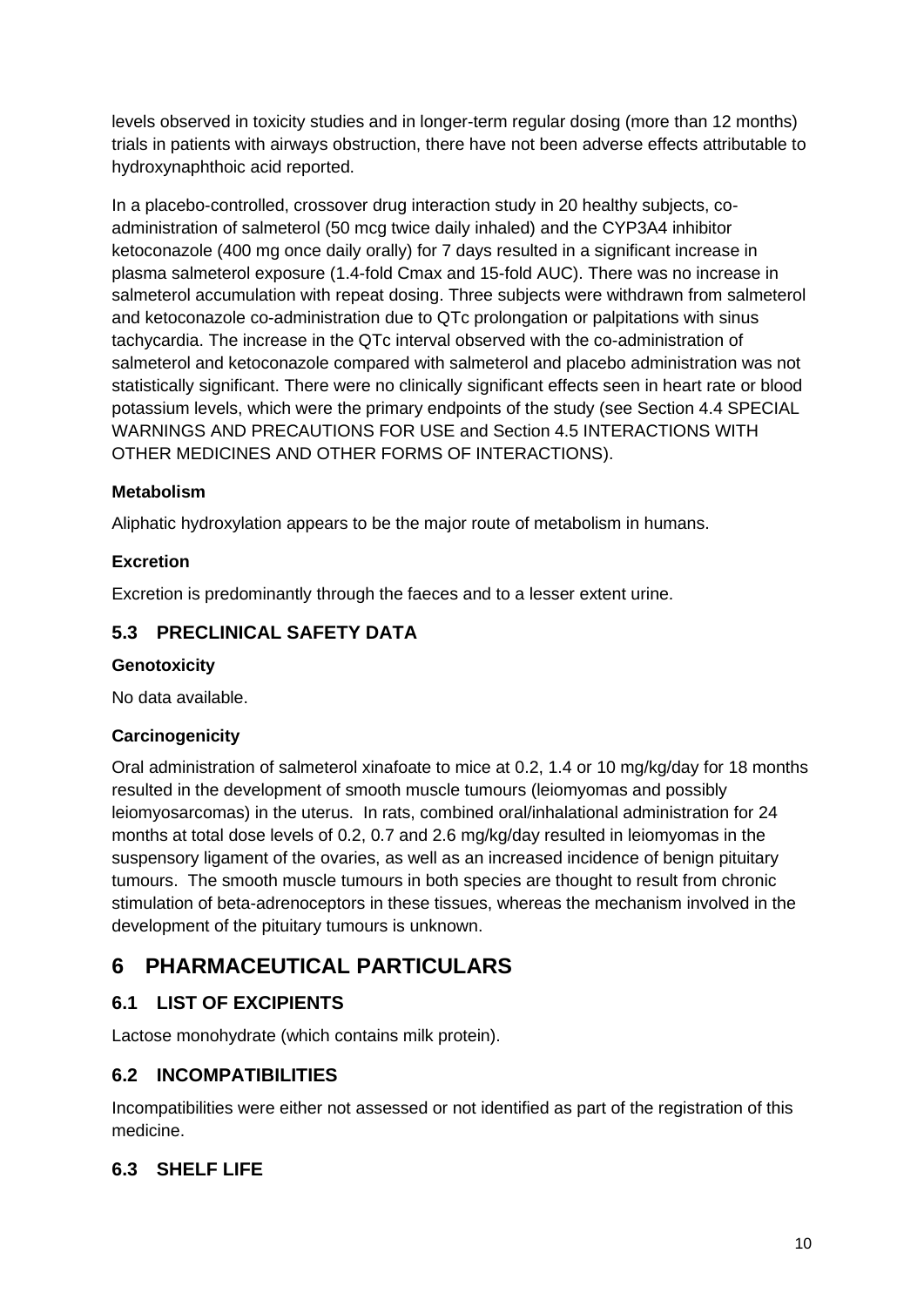In Australia, information on the shelf life can be found on the public summary of the Australian Register of Therapeutic Goods (ARTG). The expiry date can be found on the packaging.

## **6.4 SPECIAL PRECAUTIONS FOR STORAGE**

Store below 30°C. Store in a dry place.

## **6.5 NATURE AND CONTENTS OF CONTAINER**

SEREVENT Accuhaler is a moulded plastic device containing a foil strip with 28 or 60 regularly placed blisters. Each blister strip consists of a formed base foil (polyamide film/aluminium foil/PVC film) with a peelable foil laminate lid (white paper/polyethylene terephthalate film/aluminium foil).

## **6.6 SPECIAL PRECAUTIONS FOR DISPOSAL**

In Australia, any unused medicine or waste material should be disposed of by taking to your local pharmacy.

## **6.7 PHYSICOCHEMICAL PROPERTIES**

### **Chemical Name:**

4-Hydroxy-\*'-[[[6-(4-phenylbutoxy)hexyl]amino]-methyl]-1,3-benzenedimethanol,1-hydroxyl-2-naphthoate.

## **Chemical structure**



\* chiral centre

## **CAS number**

94749-08-3

# **7 MEDICINE SCHEDULE (POISONS STANDARD)**

Schedule 4 – Prescription Only Medicine

# **8 SPONSOR**

GlaxoSmithKline Australia Pty Ltd Level 4, 436 Johnston Street, Abbotsford, Victoria, 3067